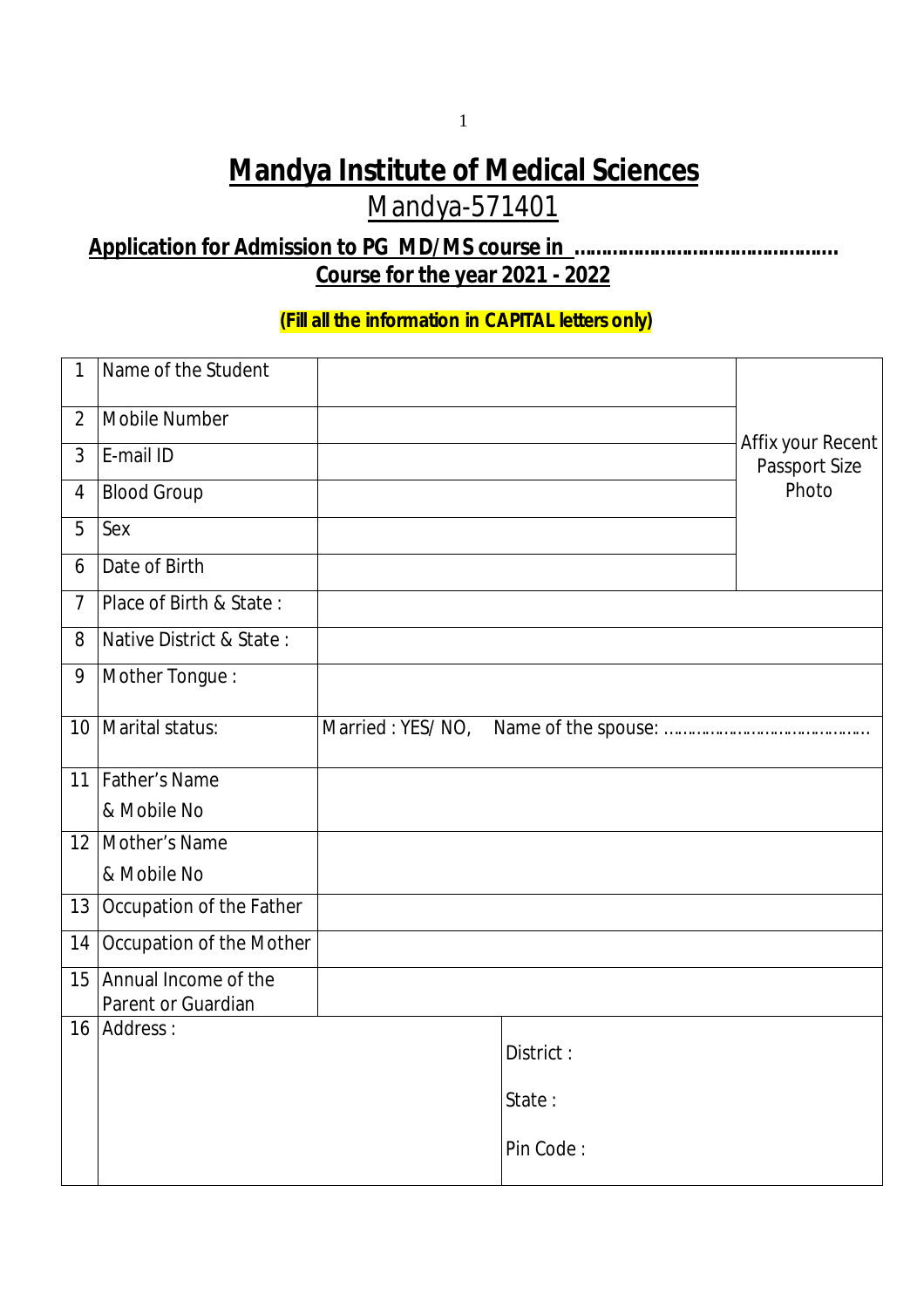2

| 17 | Whether belongs to<br>Karnataka / Non-Karnataka                                       |  |                       |          |                                            |  |  |
|----|---------------------------------------------------------------------------------------|--|-----------------------|----------|--------------------------------------------|--|--|
| 18 | Nationality                                                                           |  |                       |          |                                            |  |  |
| 19 | Religion                                                                              |  |                       |          |                                            |  |  |
| 20 | Caste                                                                                 |  |                       |          |                                            |  |  |
| 21 | Sub caste                                                                             |  |                       |          |                                            |  |  |
| 22 | Category                                                                              |  |                       |          | GM/ SC/ ST/ Cat-1, 2A, 2B, 3A, 3B, Others: |  |  |
| 23 | <b>Details of MBBS course</b>                                                         |  |                       |          |                                            |  |  |
| a. | <b>Register Number (MBBS)</b>                                                         |  |                       |          |                                            |  |  |
| b. | Month & Year of Passing<br>(MBBS)                                                     |  |                       |          |                                            |  |  |
| C. | Name of the College (MBBS)                                                            |  |                       |          |                                            |  |  |
| d. | Name of the University (MBBS)                                                         |  |                       |          |                                            |  |  |
| e. | <b>MBBS Total Marks (all years)</b>                                                   |  |                       |          |                                            |  |  |
| f. | <b>MBBS Secured Marks(all years)</b>                                                  |  |                       |          |                                            |  |  |
| g. | <b>MBBS Percentage of Marks</b>                                                       |  |                       |          |                                            |  |  |
| h. | Date of completion of<br>Internship                                                   |  |                       |          |                                            |  |  |
| i. | Previous College studied<br>(MBBS)                                                    |  |                       |          |                                            |  |  |
| 24 | Name of the Registered<br><b>Medical Council (Ex: KMC)</b>                            |  |                       |          |                                            |  |  |
| 25 | <b>Student Register Number in</b><br>the Medical Council                              |  |                       |          |                                            |  |  |
| 26 | <b>Date of Council Registration</b>                                                   |  |                       |          |                                            |  |  |
| 27 | Seat Category:                                                                        |  | All India Quota (AIQ) | $\prime$ | State Quota (KEA)                          |  |  |
| 28 | <b>PG Seat Applied Category</b>                                                       |  |                       |          |                                            |  |  |
| 29 | <b>PG Seat Allotted Category</b>                                                      |  |                       |          |                                            |  |  |
| 30 | <b>Caste Certificate issuing</b><br>authority (If you are selected<br>under Category) |  |                       |          |                                            |  |  |
| 31 | Fee Paid Details at AIQ / KEA<br>(Enclose the copy)                                   |  |                       |          | Amount: ________________ Ref. No:_         |  |  |
| 32 | All India NEET Rank No.                                                               |  |                       |          | <b>State NEET Rank No.</b>                 |  |  |
|    |                                                                                       |  |                       |          |                                            |  |  |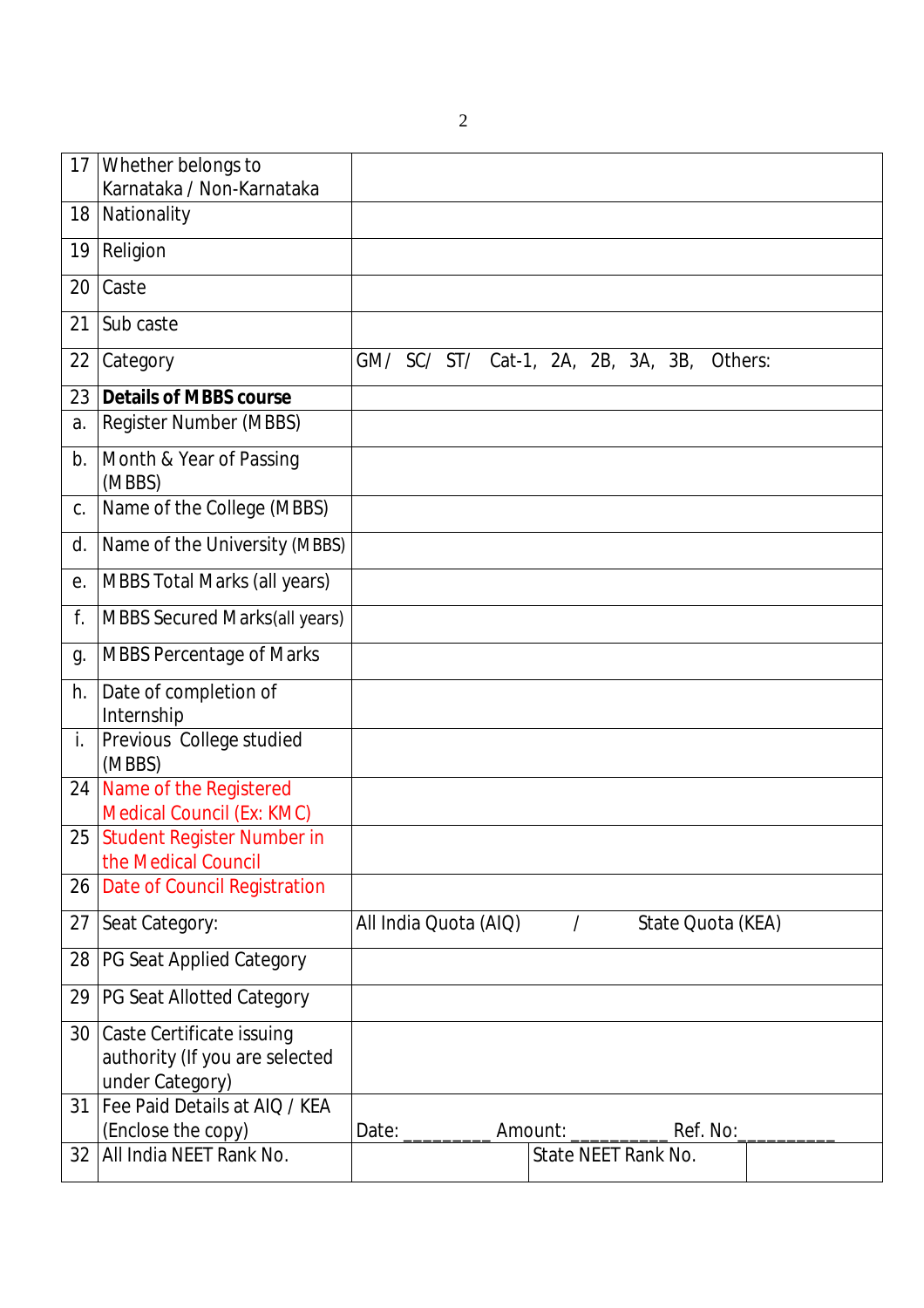| 33   All India NEET Total Marks                                                                                                 |                                   | <b>State NEET Total Marks</b> |                                                                  |  |  |  |
|---------------------------------------------------------------------------------------------------------------------------------|-----------------------------------|-------------------------------|------------------------------------------------------------------|--|--|--|
| 34   All India NEET Secured Marks                                                                                               | <b>State NEET Secured Marks</b>   |                               |                                                                  |  |  |  |
| 35   All India NEET Percentage                                                                                                  | State NEET Percentage             |                               |                                                                  |  |  |  |
| 36   Date of Admission:                                                                                                         |                                   |                               |                                                                  |  |  |  |
| 37   Fee paid details in the college                                                                                            |                                   |                               |                                                                  |  |  |  |
|                                                                                                                                 |                                   |                               | Date: ______________ Amount: _____________ Challan No: _________ |  |  |  |
| 38 Eligibility certificate obtained                                                                                             |                                   |                               |                                                                  |  |  |  |
| in case of students from other                                                                                                  |                                   |                               |                                                                  |  |  |  |
| board / university (please                                                                                                      | Enclosed /<br><b>Not Enclosed</b> |                               |                                                                  |  |  |  |
| enclose the eligibility                                                                                                         |                                   |                               |                                                                  |  |  |  |
| certificate)                                                                                                                    |                                   |                               |                                                                  |  |  |  |
| 39   Migration Certificate                                                                                                      | Enclosed                          | $\prime$                      | <b>Not Enclosed</b>                                              |  |  |  |
| (Out of State Students)                                                                                                         |                                   |                               |                                                                  |  |  |  |
| 40 Certificate enclosed with application :<br>Yes / No                                                                          |                                   |                               |                                                                  |  |  |  |
| a. Fee Paid Details copy at KEA / AIQ                                                                                           |                                   |                               |                                                                  |  |  |  |
| b. Original Allotment letter                                                                                                    |                                   |                               |                                                                  |  |  |  |
| c. Admit Card-AIPGMEE 2019                                                                                                      |                                   |                               |                                                                  |  |  |  |
| (Score card) AIPGMEE-2019 (Internet Marks List -Print out)<br>d.<br>e. 10th Marks card                                          |                                   |                               |                                                                  |  |  |  |
| 12th Marks card<br>f.                                                                                                           |                                   |                               |                                                                  |  |  |  |
| g. All MBBS Marks cards                                                                                                         |                                   |                               |                                                                  |  |  |  |
| Study certificates<br>h.                                                                                                        |                                   |                               |                                                                  |  |  |  |
| i.<br>Caste Certificate (If applicable)                                                                                         |                                   |                               |                                                                  |  |  |  |
| Internship completion Certificate<br>$\mathbf{i}$ .                                                                             |                                   |                               |                                                                  |  |  |  |
| k. Degree Certificate                                                                                                           |                                   |                               |                                                                  |  |  |  |
| KMC / State Council-Registration Certificate<br>-1.                                                                             |                                   |                               |                                                                  |  |  |  |
| m. Attempt Certificate                                                                                                          |                                   |                               |                                                                  |  |  |  |
| Eligibility certificate from RGUHS, Bengaluru<br>n.                                                                             |                                   |                               |                                                                  |  |  |  |
| (out of Rajiv Gandhi University of Health Sciences (RGUHS) Students)<br>Migration Certificate (Out of Karnataka State Students) |                                   |                               |                                                                  |  |  |  |
| 0.<br>Aadhar Card - Xerox copy                                                                                                  |                                   |                               |                                                                  |  |  |  |
| p.<br>Passport Size colour photos (without name board on photo) - 4 Nos<br>q.                                                   |                                   |                               |                                                                  |  |  |  |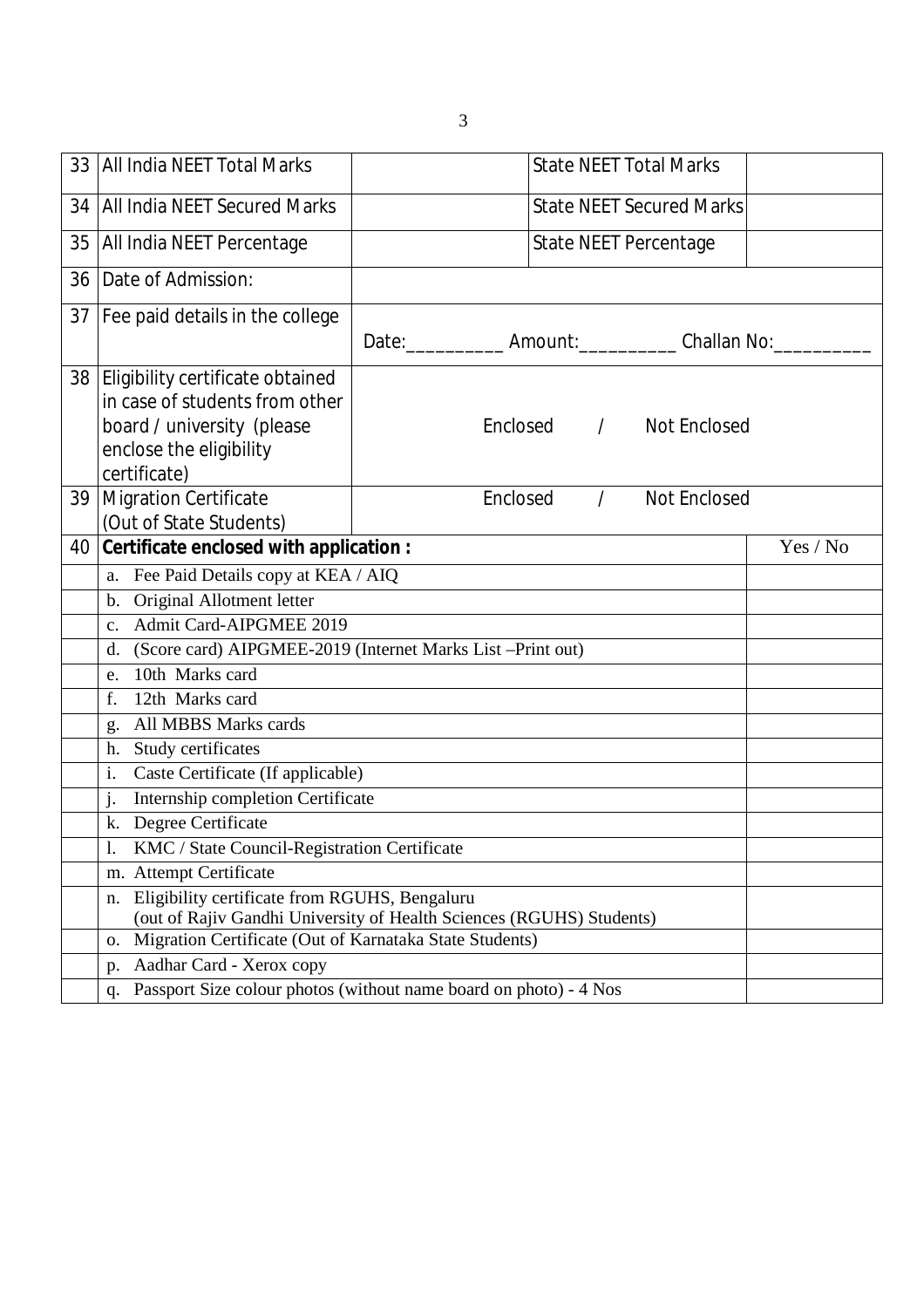#### **UNDERTAKING**

I have read the rules & regulations pertaining to the course to which I have joined and I am aware that my admission to the course is purely provisional, subject to the final approval of the University after necessary scrutiny. I will furnish the bond value of Rs. 100/- binding myself to pay a sum of Rs. 5,00,000/- (Rs. Five lakhs) only for degree & Rs. 2,50,000/- (Rs. Two lakhs Fifty Thousand) Only for Diploma along with the stipend amount received by me and I will remit the fee for the subsequent year/s in the event of leaving the course before its completion.

I am hereby submit an undertaking that I will serve the Government for a minimum period of one/three/five years after completion of the course, If Government desires.

#### SIGNATURE OF THE CANDIDATE

Note: The originals which are submitted at the time of admission will not be returned at the middle of the course under any circumstances.

#### **OFFICE NOTE**

………………………………………. belongs to \_\_\_\_\_\_\_\_\_\_\_\_\_\_\_\_\_\_\_\_\_\_\_\_\_ Category. He/ She has not submitted the following Original certificates at the time of admission.  $1)$  $2)$  $3)$ 4) \_\_\_\_\_\_\_\_\_\_\_\_\_\_\_\_\_\_\_\_\_\_\_\_\_\_\_

5) \_\_\_\_\_\_\_\_\_\_\_\_\_\_\_\_\_\_\_\_\_\_\_\_\_\_\_

He / She has given an undertaking to execute Penalty bond and Rural Service Bond at the time of Reporting to PG Course.